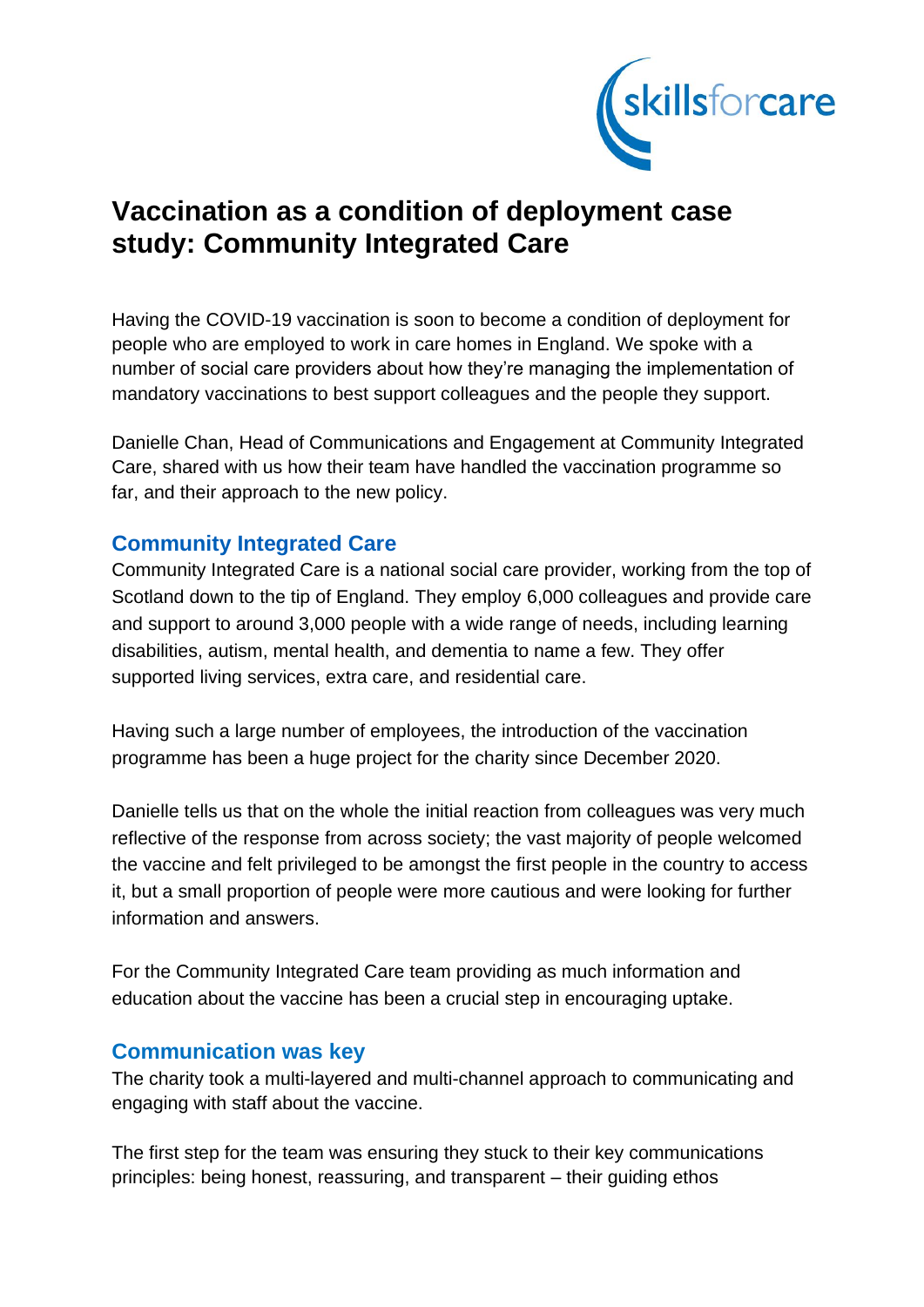

throughout the pandemic. Danielle says this has stood them in good stead, as they've had to make difficult decisions and talk to people about tricky topics, for which there's been no precedent for the right or wrong answers.

#### **Collaborative with partners: sharing work, and learning from others**

At the start of the pandemic the organisation had established a Covid-response team – made up of leadership colleagues from key departments such as projects, HR, operations, and communications. This allowed them to provide a cohesive, joined-up approach throughout the pandemic, and was crucial in how they prepared for the vaccination programme.

In terms of encouraging people to have the vaccine the team knew that providing independent information would be the most important element. They'd already created a 'coronavirus hub' at the start of the pandemic, which staff could download as an app on their phones. This provided easy, accessible information and updates about COVID-19, so was a good starting point as a key location to share information about the vaccine.

In January 2021 the team launched a campaign called 'Protect you, protect me', which had three key aims: to reinvigorate the importance of infection control, provide information and encouragement on getting the vaccine, and provide recognition of all the efforts which people had undertaken so far. The vaccine element of the campaign was titled 'A dose of reality' and this focused on information giving and myth-busting about the vaccine.

As part of this campaign the charity employed a range of different tools and tactics. This included signposting to external sources providing expert insight on the vaccine – which Danielle said was important in ensuring the information felt independent – and providing peer-to-peer support and storytelling, where colleagues shared their experiences of getting the vaccine through video diaries. The team were keen to ensure a diverse range of colleagues were included in the video diaries to encourage uptake of the vaccination amongst all demographics, as the data showed that some groups were feeling less confident about having the vaccine at the time.

One of the most successful activities, Danielle says, was inviting two special guests to host a 'takeover' of their monthly executive team webinar: two doctors, experts in their field, one of whom had been part of the Oxford vaccine trial. They were able to share their knowledge, offer reassurance and answer questions colleagues had. She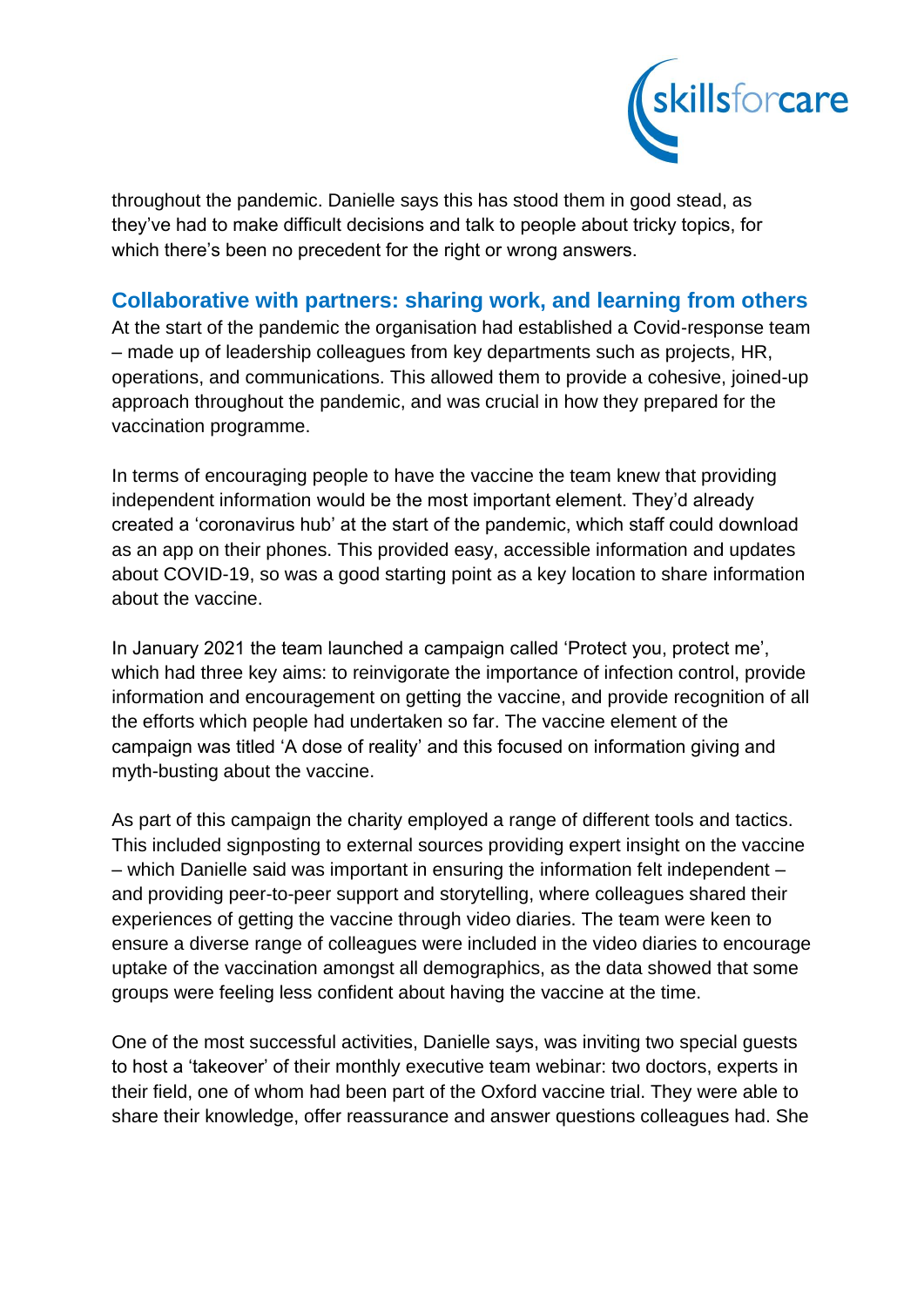

says the response from staff on these sessions was excellent and the feedback was that it definitely had a positive impact on people's decision making.

The team also introduced some more light-hearted elements to the campaign, such as the vaccine 'jab-o-meter' which featured on the charity's internal social network, Yammer, and measured the increase in percentage of vaccinated colleagues, plotted against their target goal.

Danielle highlights that the most important factors across everything they did was providing information, utilising expert knowledge, and being honest and upfront with their staff.

## **Partnership with operations and data teams**

As well as the efforts of the communications and HR teams, Danielle says that the work of the operations and data teams behind the programme has been key. They've been keeping on top of data on a weekly basis and identifying trends, for example spotting regions with particularly low vaccine uptake, so that more efforts could be targeted in specific services or regions.

In instances like this a more direct approach would be taken where one-to-one conversations would be had with individual services and people at those services to get a clearer idea of how people there were feeling about the vaccine and any specific concerns which they had, in order to provide more targeted information and support, and remove any barriers.

The organisation did see a large uptake of vaccinations between January to March 2021 – which was of course a key time for vaccination, however Danielle says they certainly feel that the efforts from both the communications and operations teams played a large part in encouraging a strong uptake. She says at one point around March they did stall at around 70% of the organisation having been vaccinated, but with another big push of the campaign they saw this quickly rise to 80%.

# **Making the vaccine mandatory**

Community Integrated Care took part in the Government's consultation on mandatory vaccinations; they were clear that their position would be in support of the legislation, but that providers would need clear guidance on exceptions, and enough time to properly plan for the change and engage with colleagues.

With the decision now made for vaccinations to become compulsory for workers in care homes in England, the charity has written to all employees who've not yet had